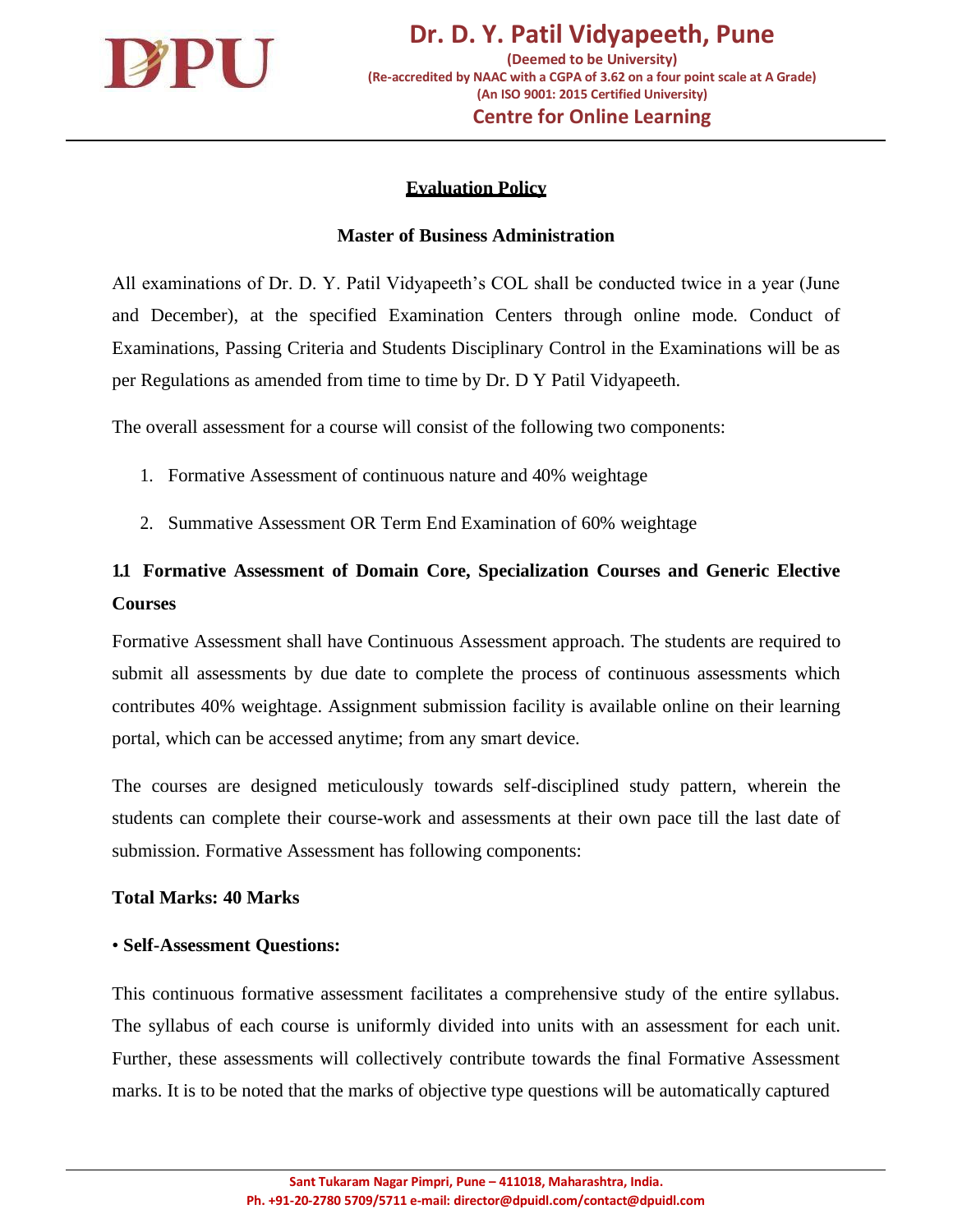

in the learning portal. It is therefore advised to go through all the contents sincerely and thereafter attempt the questions. The unit's assessments are Multiple Choice Questions (MCQs) and are time-bound (10 minutes per unit). Once initiated, it is required to submit the assessment within 5 days in single sitting. Each unit has ten Self-Assessment Questions.

This component carries 10 marks and marks are calculated by considering average of all units.

#### • **Assignment I:**

The full syllabus assessment will foster the use of concepts learned during the entire coursework. It is to be noted that this assessment can only be accessed after successful completion of entire course.

This assessment is Multiple Choice Questions (MCQs) and are time-bound (20 minutes). Once initiated, it is required to submit the assessment within 15 days in single sitting. Assignment I have twenty questions of one mark each and student has to attempt all questions. The marks will be automatically captured in the learning portal.

This component carries 20 marks.

#### • **Assignment II:**

It is to be noted that this assessment can only be accessed after successful completion of Assignment I. This assessment is subjective question-based and is time-bound (30 minutes). Once initiated, it is required to submit the assessment within 15 days in single sitting. Assignment II have three questions of five marks each and student has to attempt any two questions. The faculty shall evaluate answers through learning portal.

This component carries 10 marks.

## **1.2 Formative Assessment of Generic Core courses**

#### **Total Marks: 50 Marks**

#### • **Self-Assessment Questions:**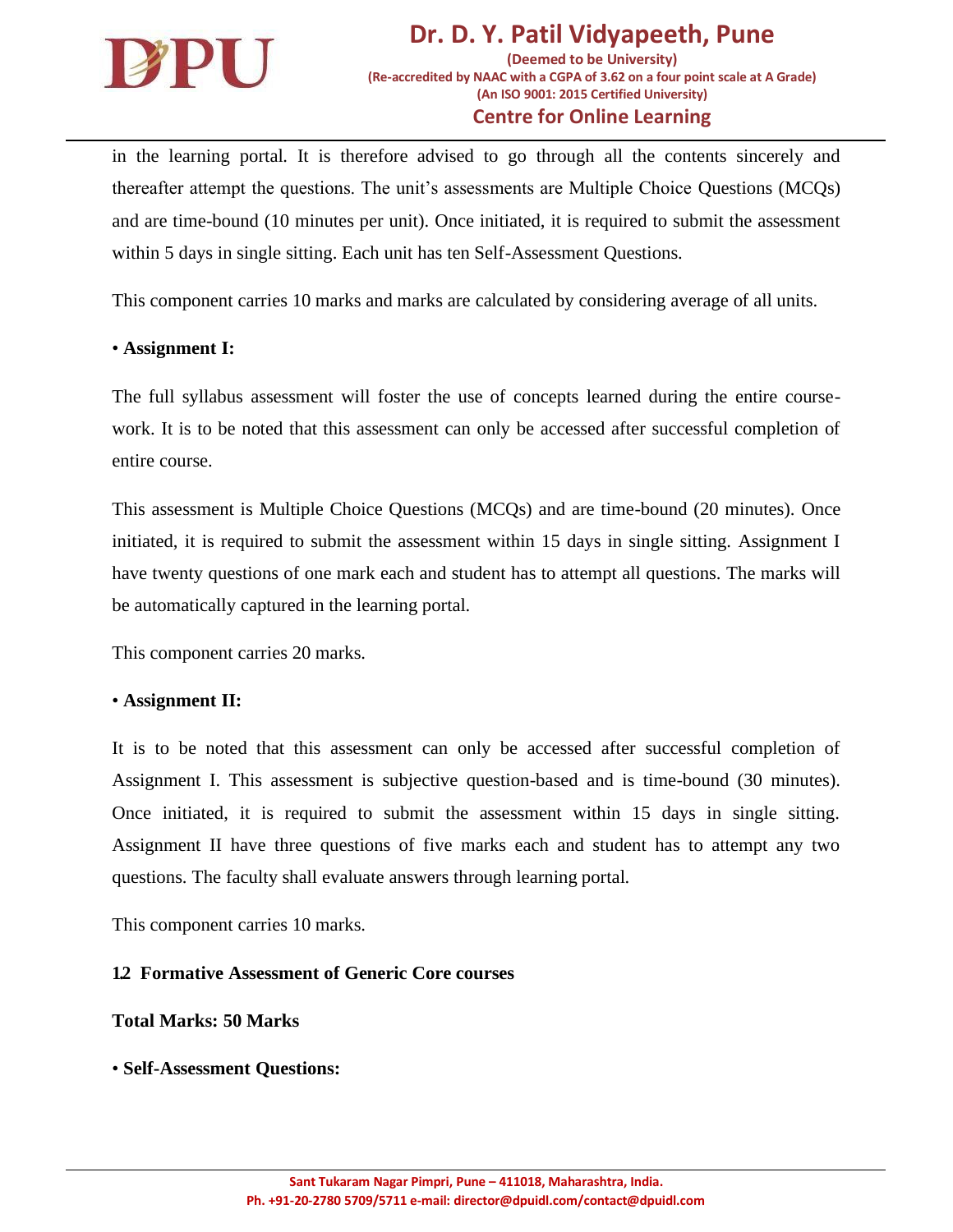

This continuous formative assessment facilitates a comprehensive study of the entire syllabus. The syllabus of each course is uniformly divided into units with an assessment for each unit. Further, these assessments will collectively contribute towards the final Formative Assessment marks. It is to be noted that the marks of objective type questions will be automatically captured in the learning portal. It is therefore advised to go through all the contents sincerely and thereafter attempt the questions. The unit's assessments are Multiple Choice Questions (MCQs) and are time-bound (10 minutes per unit). Once initiated, it is required to submit the assessment within 5 days in single sitting. Each unit has ten Self-Assessment Questions.

This component carries 10 marks and marks are calculated by considering average of all units.

#### • **Assignment I:**

The full syllabus assessment will foster the use of concepts learned during the entire coursework. It is to be noted that this assessment can only be accessed after successful completion of entire course.

This assessment is Multiple Choice Questions (MCQs) and are time-bound (20 minutes). Once initiated, it is required to submit the assessment within 15 days in single sitting. Assignment I have twenty questions of one mark each and student has to attempt all questions. The marks will be automatically captured in the learning portal.

This component carries 20 marks.

#### • **Assignment II:**

It is to be noted that this assessment can only be accessed after successful completion of Assignment I. This assessment is subjective question-based and is time-bound (30 minutes). Once initiated, it is required to submit the assessment within 15 days in single sitting. Assignment II have five questions of five marks each and student has to attempt any four questions. The faculty shall evaluate answers through learning portal.

This component carries 20 marks.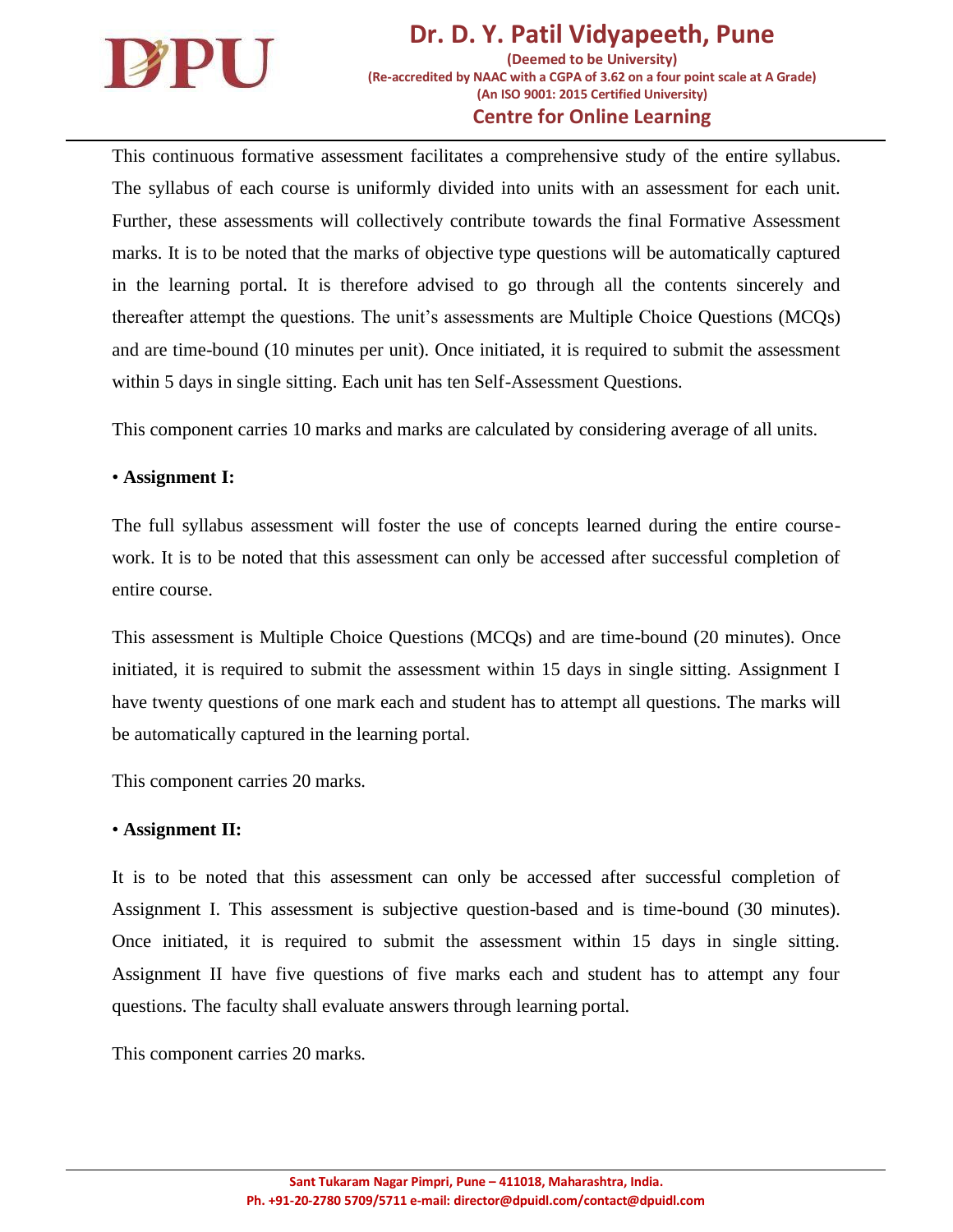

### **2. Summative Assessment / Term End Examination (Proctored Examination)**

Term End Examinations would be conducted through Dr. D. Y. Patil Vidyapeeth's COL test engine twice in a year as stated above. The question papers would consist of multiple choice and subjective questions in the following pattern: –

#### **Total Marks: 60 Marks**

### • **Section I:**

Forty Multiple Choice Questions of one mark each (all questions are compulsory). The marks will be automatically captured by the system. This section carries 40 marks.

#### • **Section II:**

Three subjective questions of ten marks each out of which student has to attempt any two questions. The faculty shall evaluate answers through evaluation portal. This section carries 20 marks.

#### **Key points of learning path:**

- All units will be opened sequentially
- Only upon successful completion of the available content, the next content will be available.
- In case of non-completion of the available content, student will be required to re-attempt the content for successful submission and mark it "as done".
- Upon completion of all contents in a unit, the corresponding block assessment will be available inside the same units.
- The course summary assessment will be available along with the full syllabus assessment; only upon successful completion of all units.
- Student may also discuss the implications of learning outcomes with the faculty by using the "Ask a question" feature of the learning portal. Answers for this question are expected with 500 words.